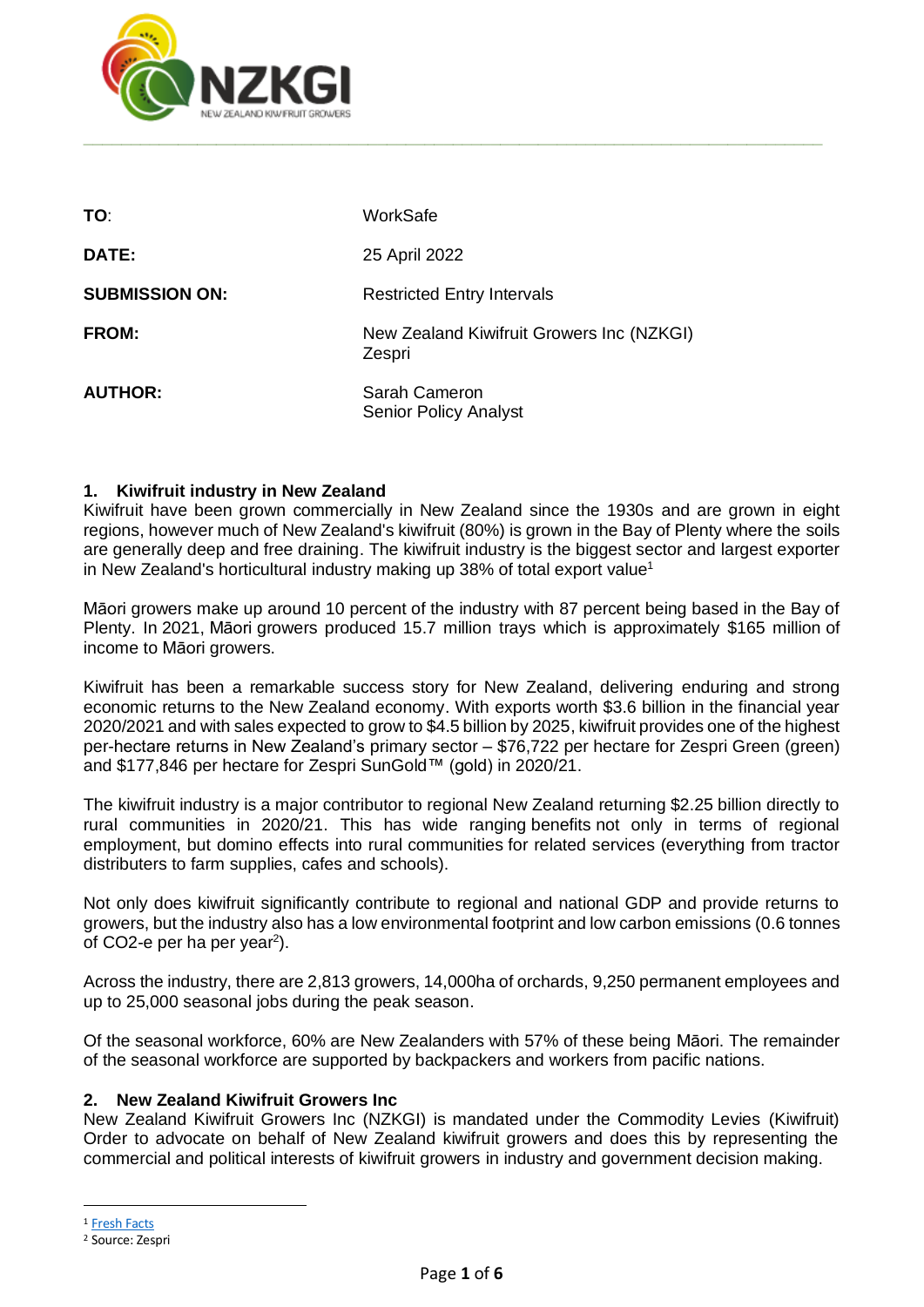### **3. Zespri**

Zespri is 100 percent owned by current and former kiwifruit growers and has a global team of 700 based in Mount Maunganui and throughout Asia, Europe and the Americas. Zespri's purpose is to help people, communities and the environment thrive through the goodness of kiwifruit, and we work with 2,800 growers in New Zealand and 1,500 growers offshore to provide consumers with fresh, healthy and great-tasting Zespri Green, RubyRed™ and SunGold Kiwifruit. In 2020/21, Zespri supplied over 180 million trays of kiwifruit to consumers in more than 50 markets and recorded global operating revenue of NZ\$3.9 billion.

Zespri sets the standards our growers must adhere to, which includes which agrichemicals can be used on orchard, and when.

### **4. WorkSafe Proposals**

NZKGI thanks WorkSafe for meeting with us to discuss the proposed Restricted Entry Intervals (REI) and for the opportunity to provide comment on the products that impact the industry. While NZKGI understands that reviewing REI is set out under regulation 13.23 of the Health and Safety at Work (Hazardous Substances) Regulations 2017, REI must be practical and manufacture REI specifications should be prioritised.

### **5. Recommendations on Selected Pesticides**

| Approval<br>number   | <b>HSR100889</b>                                                                                                                                  | Substance name | Kasumin             |                                                   |
|----------------------|---------------------------------------------------------------------------------------------------------------------------------------------------|----------------|---------------------|---------------------------------------------------|
| Active<br>ingredient | Pesticide justification                                                                                                                           | <b>REI</b>     | <b>Proposed REI</b> | Industry proposed PPE<br>requirements             |
| Kasugamycin          | Kasumin is intended<br>for use as a<br>bactericide antibiotic<br>to control<br><b>Pseudomonas</b><br>syringe pv. actinidiae<br>(Psa) in kiwifruit | 7 days         | 13 days             | No gloves<br>$($ if<br>sleeves<br>Long<br>needed) |

Kasumin is a bactericide registered for the control of Psa-V on kiwifruit vines in New Zealand. The active ingredient in Kasumin (kasugamycin) is used only on plant-based bacteria and fungi and has no applications in human or veterinary health. It is used in 20 countries on crops including tomatoes, paprika, eggplants, rice and potatoes against a range of bacterial diseases in horticulture. The Agricultural Compounds and Veterinary Medicines Group (ACVM) granted a full label claim and permission to use Kasumin only as a foliar spray with strict use conditions in approved regions – presently all North Island regions.

Zespri's Crop Protection Standard allows for one application of Kasumin however a second Kasumin application possibly could be approved under Zespri's Justified Approval process. Kasumin is used within Psa-V management programmes through the intense Spring period where Psa risk is high and pruning (canopy management) and thinning operations are being carried out.

Zespri maintains a zero-residue policy for bactericide residues on fruit. Every supplying orchard receives an antibiotic residue test and fruit that does not meet this requirement will not be accepted into Zespri inventory. To reduce residue risk and allay beekeeper concerns, Kasumin cannot be used 21 days before the first male or female kiwifruit flowers open in or near to producing blocks. Every orchard using Kasumin is entered into an audit pool to ensure compliance to product use requirements.

The period of time when Kasumin works best is before flowering. In the period prior to flowering, workers have a very short period of time to thin buds (a critical orchard practice) and increasing re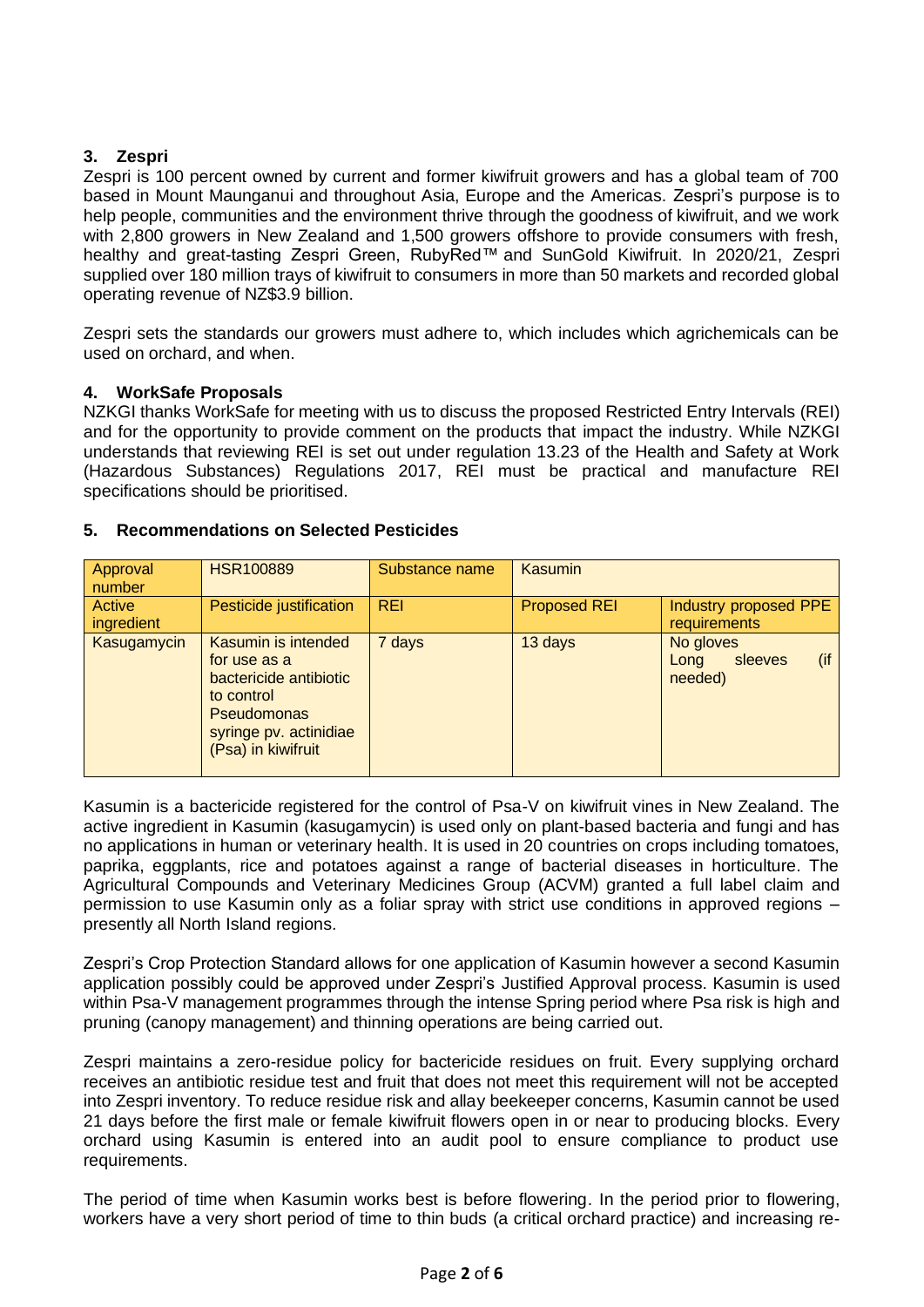entry intervals of Kasumin from 7 to 13 days for kiwifruit would make it almost impossible to complete thinning across the industry. There would be reliance on a significant labour pool for a limited time and there are severe labour shortages across the industry for the last three years.

Unintended consequences of this change may include a decision not to include Kasumin in the Psa protection programme, with substitution of copper (only possible when weather conditions are suitable to avoid phytotoxicity risk) or perhaps Keystrepto, a least preferred emergency product option against Psa outbreaks.

These decisions for high-risk sites would lessen resilience of Psa resistance management strategies and would result in further copper applications which run counter to industry strategies of reducing copper usage. The possibility of reducing the effectiveness of the orchard disease control program could also be in question.

It is safe to re-enter sprayed areas within 48 hours as stated by the Kasumin product label *persons re-entering treated areas within 48 hours must wear full PPE as described above and for the following 5 days, if handling the crop, wear gloves to prevent skin contact.* [https://nz.uplonline.com/download\\_links/xJ8xQhT5m3DYs97b5dEMyCCZ6M9AKnjiiP4PGoiI.pdf](https://nz.uplonline.com/download_links/xJ8xQhT5m3DYs97b5dEMyCCZ6M9AKnjiiP4PGoiI.pdf)

To date, use of this product has been well managed and audited, with good oversight from industry bodies. It is recognised as a valuable tool for growers as identified by the industry use levels.

| Approval<br>number                                                              | <b>HSR101029</b>    | <b>Substance</b><br>name                            |                                                                                                                                            | <b>Blossom Protect Component</b> |                     |                                                           |                           |
|---------------------------------------------------------------------------------|---------------------|-----------------------------------------------------|--------------------------------------------------------------------------------------------------------------------------------------------|----------------------------------|---------------------|-----------------------------------------------------------|---------------------------|
| Active ingredient                                                               |                     | Pesticide justification                             |                                                                                                                                            | <b>REI</b>                       | <b>Proposed REI</b> | <b>Industry</b><br><b>PPE</b><br>proposed<br>requirements |                           |
| Two<br>strains<br>Aureobasidium<br>pullulans<br>names: Aureo<br><b>Botector</b> | of<br>Trade<br>Gold | Intended for<br>kiwifruit<br>Ωf<br>actinidiae (Psa) | use<br>protection of pome fruit trees<br>against Erwinia amylovora<br>(fire blight) and in protection<br>vines<br>Pseudomonas syringae pv. | in the<br>from                   | 4 hours             | 24 hours                                                  | No gloves<br>Long sleeves |

## **Recommendation: No change to existing REI**

Aureo®Gold is a natural yeast strain that reduces growth and spread of Psa bacteria. It is applied during flowering and post fruit set, a time in the calendar when use of other controls for Psa is limited (anytime from budbreak to six weeks post flowering with no phytotoxic effects on foliage or developing fruit.). Aureo®Gold is a yeast found naturally on many different species of plants and fruits in New Zealand and is safe for bees.

Aureo®Gold has been approved for use by the Ministry for Primary Industries under ACVM (agricultural compounds and veterinary medicine) regulations and has BioGro Organic Certification. The Toxicology Consulting Limited report states that the REI should be increased from 4 to 24 hours because the product must be completely dry on the affected surfaces before re-entry. It's important to note that the safety data sheet3 for Blossom Protect notes a REI of four hours and therefore it remains unclear why a REI of 24 hours has been proposed.

# **Recommendation: No change to existing REI**

| Approval<br>number   | <b>HSR100588</b>        | Substance name | Actigard            |                                       |
|----------------------|-------------------------|----------------|---------------------|---------------------------------------|
| Active<br>ingredient | Pesticide justification | <b>REI</b>     | <b>Proposed REI</b> | Industry proposed PPE<br>requirements |

<sup>3</sup> https://westbridge.com/products-pdf-documents/BlossomProtect\_Label\_2018.pdf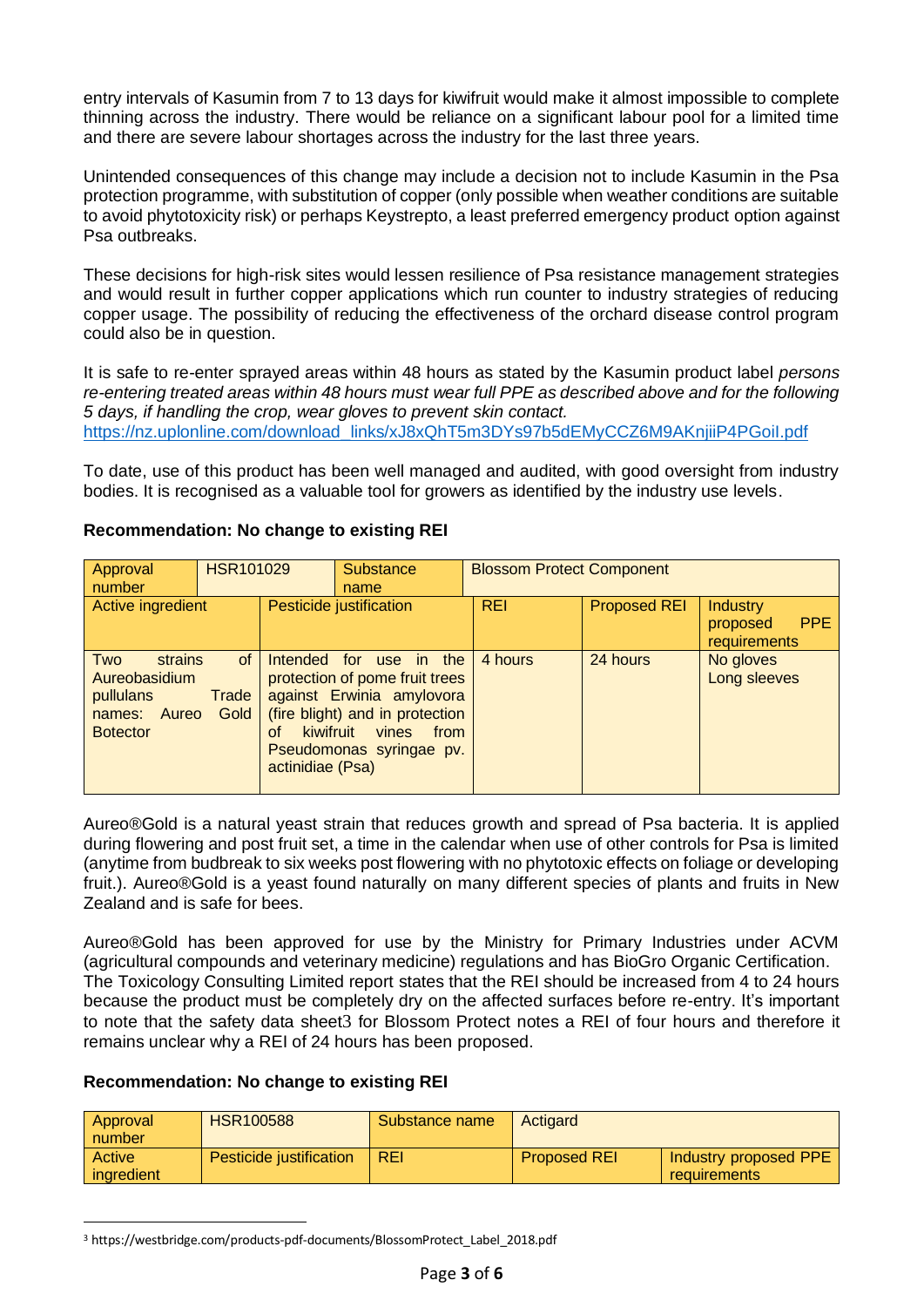| Acibenzolar- | stimulates<br>Actigard   | 12 hours | 48 hours | No gloves    |
|--------------|--------------------------|----------|----------|--------------|
|              |                          |          |          |              |
| Smethyl      | acquired<br>systemic     |          |          | Long sleeves |
|              | resistance reducing      |          |          |              |
|              | the symptoms of Psa-     |          |          |              |
|              | V (the virulent form of  |          |          |              |
|              | pseudomonas              |          |          |              |
|              |                          |          |          |              |
|              | syringae<br>DV.          |          |          |              |
|              | actinidiae) on kiwifruit |          |          |              |
|              |                          |          |          |              |
|              |                          |          |          |              |

ACTIGARD is a plant activator that stimulates systemic acquired resistance, reducing the symptoms of Psa (Pseudomonas syringae pv. actinidiae) in Kiwifruit. It can be applied up to four times per year but is generally sprayed in spring when the leaves are approx 25mm and then again 1-7 days pre bud break. Another application straight after harvest further protects against infection

The Toxicology Consulting Limited report states that the REI should be increased from 12 to 48 hours because the product must be completely dry on the affected surfaces before re-entry. It's important to note that the safety data sheet<sup>4</sup> for Actigard notes a REI of 12 hours and therefore it remains unclear why a REI of 24 hours has been proposed.

# **Recommendation: No change to existing REI**

| Approval<br>number    | <b>HSR100932</b>                                                                                        | Substance name | <b>Warlock Insecticide</b> |                                       |
|-----------------------|---------------------------------------------------------------------------------------------------------|----------------|----------------------------|---------------------------------------|
| Active<br>ingredient  | Pesticide justification                                                                                 | <b>REI</b>     | <b>Proposed REI</b>        | Industry proposed PPE<br>requirements |
| Emamectin<br>benzoate | Insecticide for<br>the<br>control of pests in<br>apples, pears, gapes,<br>avocados<br>and<br>kiwifruit. | 24 hours       | No change                  | No gloves<br>Long sleeves             |

# **Recommendation: Support the proposed REI**

| Approval number                                                  | <b>HSR100830</b>                                                                                                                                                  | Substance name | <b>Rainbow Glufosinate Ammonium 200</b> |                                                        |
|------------------------------------------------------------------|-------------------------------------------------------------------------------------------------------------------------------------------------------------------|----------------|-----------------------------------------|--------------------------------------------------------|
| Active ingredient                                                | <b>Pesticide</b><br>justification                                                                                                                                 | <b>REI</b>     | <b>Proposed REI</b>                     | <b>Industry</b><br>proposed<br><b>PPE</b> requirements |
| glufosinateammonium<br>Trade names:<br><b>Bastnate Herbicide</b> | Non-selective<br>herbicide for the<br>control of a wide<br>range of broadleaf<br>and grass weeds in<br>orchard, vineyards,<br>forestry and non-<br>cropland areas | 24 hours       | <b>Nil</b>                              | No gloves<br>Long sleeves                              |

### **Recommendation: Support the proposed REI**

| Approval<br>number   | <b>HSR101088</b>                                | Substance name | <b>Advance Gold</b>                  |                                       |
|----------------------|-------------------------------------------------|----------------|--------------------------------------|---------------------------------------|
| Active<br>ingredient | Pesticide justification                         | <b>REI</b>     | <b>Proposed REI</b>                  | Industry proposed PPE<br>requirements |
| Salicylic acid       | Intended for use as a<br>plant growth regulator | Until dried    | No REI proposed<br>as this substance |                                       |

<sup>4</sup> https://syngenta.my.salesforce.com/sfc/p/#24000000Yk1o/a/1o00000059ck/SaOMGhgNzN5iETXlmRsfZzFQjRgKCRsAIe3X87NrQJw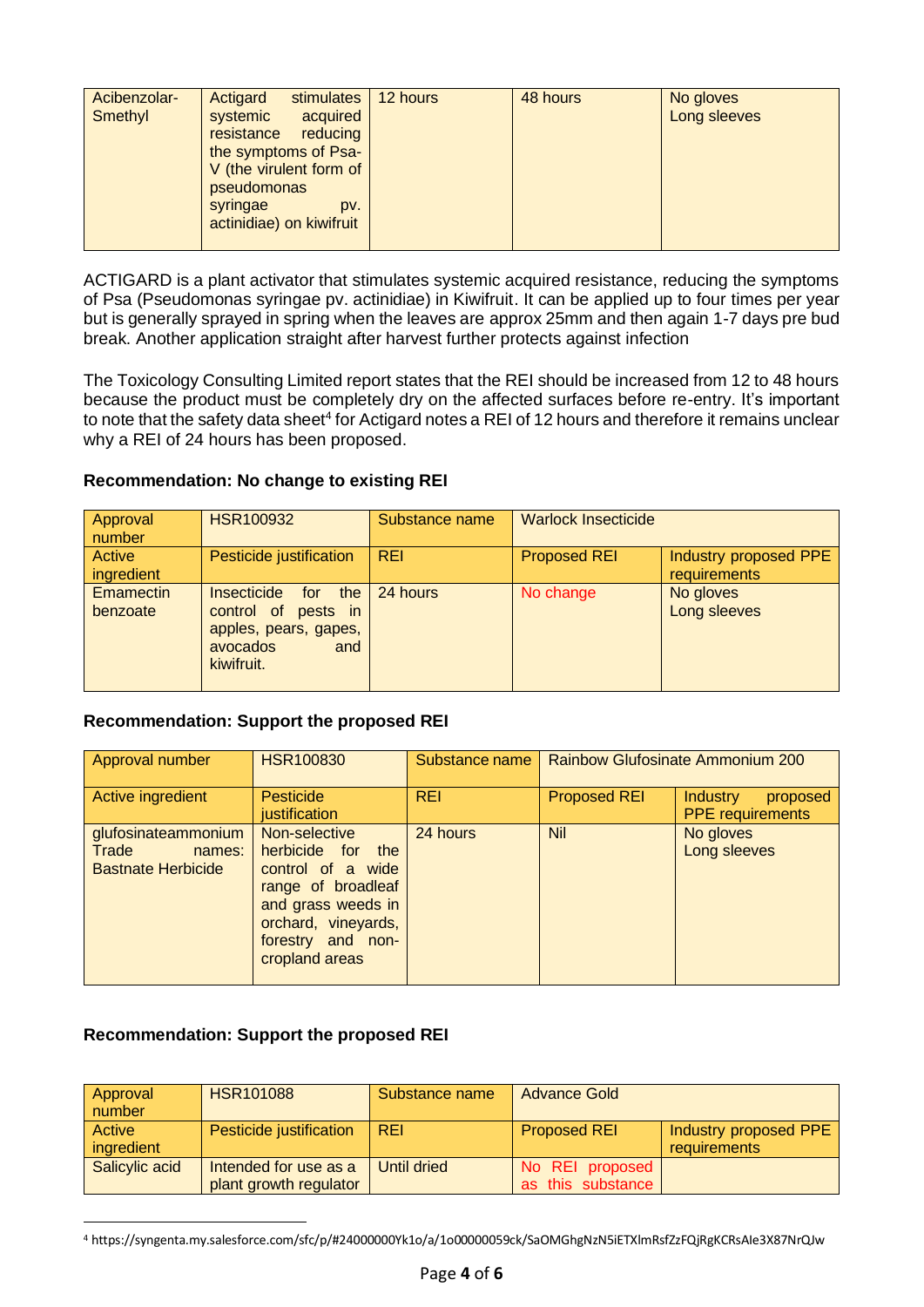| for the<br>enhancement of bud<br>break in<br>horticultural crops<br>Does not meet<br>criteria | does not meet the<br>definition of a<br>pesticide as it is a<br>plant<br>arowth<br>regulator |  |
|-----------------------------------------------------------------------------------------------|----------------------------------------------------------------------------------------------|--|
|                                                                                               |                                                                                              |  |

| Approval<br>number   | <b>HSR101142</b>                                                                                                                                 | Substance name     | <b>Timorex Gold</b> |                                       |
|----------------------|--------------------------------------------------------------------------------------------------------------------------------------------------|--------------------|---------------------|---------------------------------------|
| Active<br>ingredient | Pesticide justification                                                                                                                          | <b>REI</b>         | <b>Proposed REI</b> | Industry proposed PPE<br>requirements |
| Tea tree oil         | Intended for use as a<br>plant growth regulator<br>for the<br>enhancement of bud<br>break in<br>horticultural crops<br>Does not meet<br>criteria | <b>Until dried</b> | 24 hours            | No gloves<br>Long sleeves             |

Timorex Gold is a plant-based biofungicide for the control of sclerotinia in kiwifruit. It is a natural product containing no chemical residues and is harmless to insects and bees. The active ingredient of Timorex Gold is a natural product that is classified as a low-risk substance for which [Maximum](https://en.wikipedia.org/wiki/Maximum_Residue_Limits)  [Residue Limits](https://en.wikipedia.org/wiki/Maximum_Residue_Limits) (MRL) are not required in Europe. It is applied through the flowering period until fruit set.

#### **Recommendation: No change to existing REI or for clarification purposes require four hour entry (as this is optimal drying time)**

### **6. Conclusion**

NZKGI and Zespri welcome any further discussion on the proposed REI and if WorkSafe are planning to hold hearings, welcome the opportunity to attend.